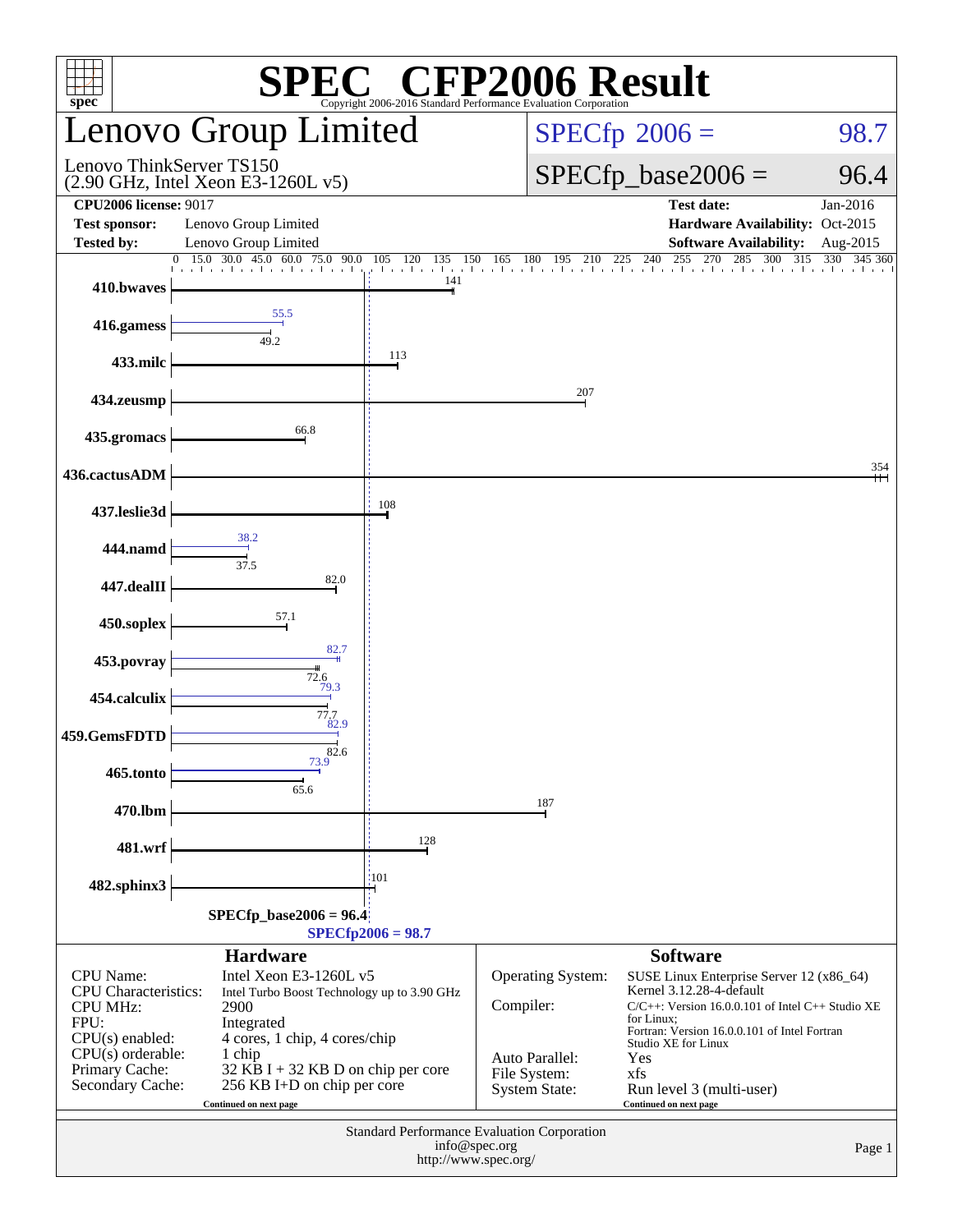

# enovo Group Limited

## $SPECTp2006 = 98.7$

### Lenovo ThinkServer TS150

(2.90 GHz, Intel Xeon E3-1260L v5)

 $SPECfp\_base2006 = 96.4$ 

### **[CPU2006 license:](http://www.spec.org/auto/cpu2006/Docs/result-fields.html#CPU2006license)** 9017 **[Test date:](http://www.spec.org/auto/cpu2006/Docs/result-fields.html#Testdate)** Jan-2016 **[Test sponsor:](http://www.spec.org/auto/cpu2006/Docs/result-fields.html#Testsponsor)** Lenovo Group Limited **[Hardware Availability:](http://www.spec.org/auto/cpu2006/Docs/result-fields.html#HardwareAvailability)** Oct-2015 **[Tested by:](http://www.spec.org/auto/cpu2006/Docs/result-fields.html#Testedby)** Lenovo Group Limited **[Software Availability:](http://www.spec.org/auto/cpu2006/Docs/result-fields.html#SoftwareAvailability)** Aug-2015 [L3 Cache:](http://www.spec.org/auto/cpu2006/Docs/result-fields.html#L3Cache) 8 MB I+D on chip per chip<br>Other Cache: None [Other Cache:](http://www.spec.org/auto/cpu2006/Docs/result-fields.html#OtherCache) [Memory:](http://www.spec.org/auto/cpu2006/Docs/result-fields.html#Memory) 32 GB (4 x 8 GB 2Rx8 PC4-2133P-U) [Disk Subsystem:](http://www.spec.org/auto/cpu2006/Docs/result-fields.html#DiskSubsystem) 1 x 800 GB SATA SSD [Other Hardware:](http://www.spec.org/auto/cpu2006/Docs/result-fields.html#OtherHardware) None [Base Pointers:](http://www.spec.org/auto/cpu2006/Docs/result-fields.html#BasePointers) 64-bit<br>Peak Pointers: 32/64-bit [Peak Pointers:](http://www.spec.org/auto/cpu2006/Docs/result-fields.html#PeakPointers) [Other Software:](http://www.spec.org/auto/cpu2006/Docs/result-fields.html#OtherSoftware) None

**[Results Table](http://www.spec.org/auto/cpu2006/Docs/result-fields.html#ResultsTable)**

| Results Table          |                                                                                                          |       |                |       |                |       |                |              |                |              |                |              |
|------------------------|----------------------------------------------------------------------------------------------------------|-------|----------------|-------|----------------|-------|----------------|--------------|----------------|--------------|----------------|--------------|
|                        |                                                                                                          |       | <b>Base</b>    |       |                |       | <b>Peak</b>    |              |                |              |                |              |
| <b>Benchmark</b>       | <b>Seconds</b>                                                                                           | Ratio | <b>Seconds</b> | Ratio | <b>Seconds</b> | Ratio | <b>Seconds</b> | <b>Ratio</b> | <b>Seconds</b> | <b>Ratio</b> | <b>Seconds</b> | <b>Ratio</b> |
| 410.bwayes             | 97.0                                                                                                     | 140   | 96.6           | 141   | 96.5           | 141   | 97.0           | 140          | 96.6           | 141          | 96.5           | 141          |
| 416.gamess             | 398                                                                                                      | 49.2  | 397            | 49.3  | 398            | 49.2  | 353            | 55.5         | 353            | 55.5         | 353            | 55.5         |
| $433$ .milc            | 81.4                                                                                                     | 113   | 81.2           | 113   | 81.3           | 113   | 81.4           | 113          | 81.2           | 113          | 81.3           | <b>113</b>   |
| $434$ . zeusmp         | 44.1                                                                                                     | 206   | 44.1           | 207   | 44.0           | 207   | 44.1           | 206          | 44.1           | 207          | 44.0           | 207          |
| 435.gromacs            | 107                                                                                                      | 66.8  | 107            | 66.8  | 107            | 66.7  | 107            | 66.8         | 107            | 66.8         | 107            | 66.7         |
| 436.cactusADM          | 33.4                                                                                                     | 357   | 33.8           | 354   | 34.0           | 351   | 33.4           | 357          | 33.8           | 354          | 34.0           | 351          |
| 437.leslie3d           | 87.5                                                                                                     | 107   | 87.2           | 108   | 87.4           | 108   | 87.5           | 107          | 87.2           | 108          | 87.4           | 108          |
| 444.namd               | 215                                                                                                      | 37.3  | 214            | 37.5  | 214            | 37.5  | 210            | 38.2         | 210            | 38.2         | 210            | 38.1         |
| $ 447 \text{.}$ dealII | 140                                                                                                      | 81.9  | 140            | 82.0  | 140            | 82.0  | 140            | 81.9         | <b>140</b>     | 82.0         | 140            | 82.0         |
| 450.soplex             | 146                                                                                                      | 57.1  | 145            | 57.6  | 146            | 57.1  | 146            | 57.1         | 145            | 57.6         | 146            | 57.1         |
| 453.povray             | 72.5                                                                                                     | 73.4  | 73.2           | 72.6  | 73.8           | 72.1  | 64.4           | 82.7         | 63.5           | 83.8         | 64.5           | 82.4         |
| $ 454$ .calculix       | 106                                                                                                      | 77.7  | 106            | 77.8  | 106            | 77.7  | 104            | 79.3         | 104            | 79.3         | 104            | 79.3         |
| 459.GemsFDTD           | 128                                                                                                      | 82.6  | 128            | 82.7  | 128            | 82.6  | 128            | 82.9         | 128            | 82.9         | 128            | 82.9         |
| $465$ .tonto           | 150                                                                                                      | 65.6  | 150            | 65.6  | 150            | 65.7  | 133            | 73.9         | <u>133</u>     | <u>73.9</u>  | 134            | 73.7         |
| 470.1bm                | 73.7                                                                                                     | 186   | 73.6           | 187   | 73.5           | 187   | 73.7           | 186          | 73.6           | 187          | 73.5           | 187          |
| $ 481$ .wrf            | 87.4                                                                                                     | 128   | 87.6           | 128   | 87.6           | 127   | 87.4           | 128          | 87.6           | 128          | 87.6           | 127          |
| 482.sphinx3            | 192                                                                                                      | 101   | 192            | 101   | 192            | 102   | 192            | 101          | 192            | 101          | 192            | 102          |
|                        | Results appear in the order in which they were run. Bold underlined text indicates a median measurement. |       |                |       |                |       |                |              |                |              |                |              |

### **[Operating System Notes](http://www.spec.org/auto/cpu2006/Docs/result-fields.html#OperatingSystemNotes)**

Stack size set to unlimited using "ulimit -s unlimited"

### **[Platform Notes](http://www.spec.org/auto/cpu2006/Docs/result-fields.html#PlatformNotes)**

BIOS Configuration: EIST Support set to Enabled Intel (R) Hyper-Threading set to Disabled C1E Support set to Enabled C State Support set to Enabled Turbo Mode set to Enable Sysinfo program /home/cpu2006-1.2-ic16.0/config/sysinfo.rev6914 \$Rev: 6914 \$ \$Date:: 2014-06-25 #\$ e3fbb8667b5a285932ceab81e28219e1 running on TS150 Mon Jan 18 12:12:07 2016

Continued on next page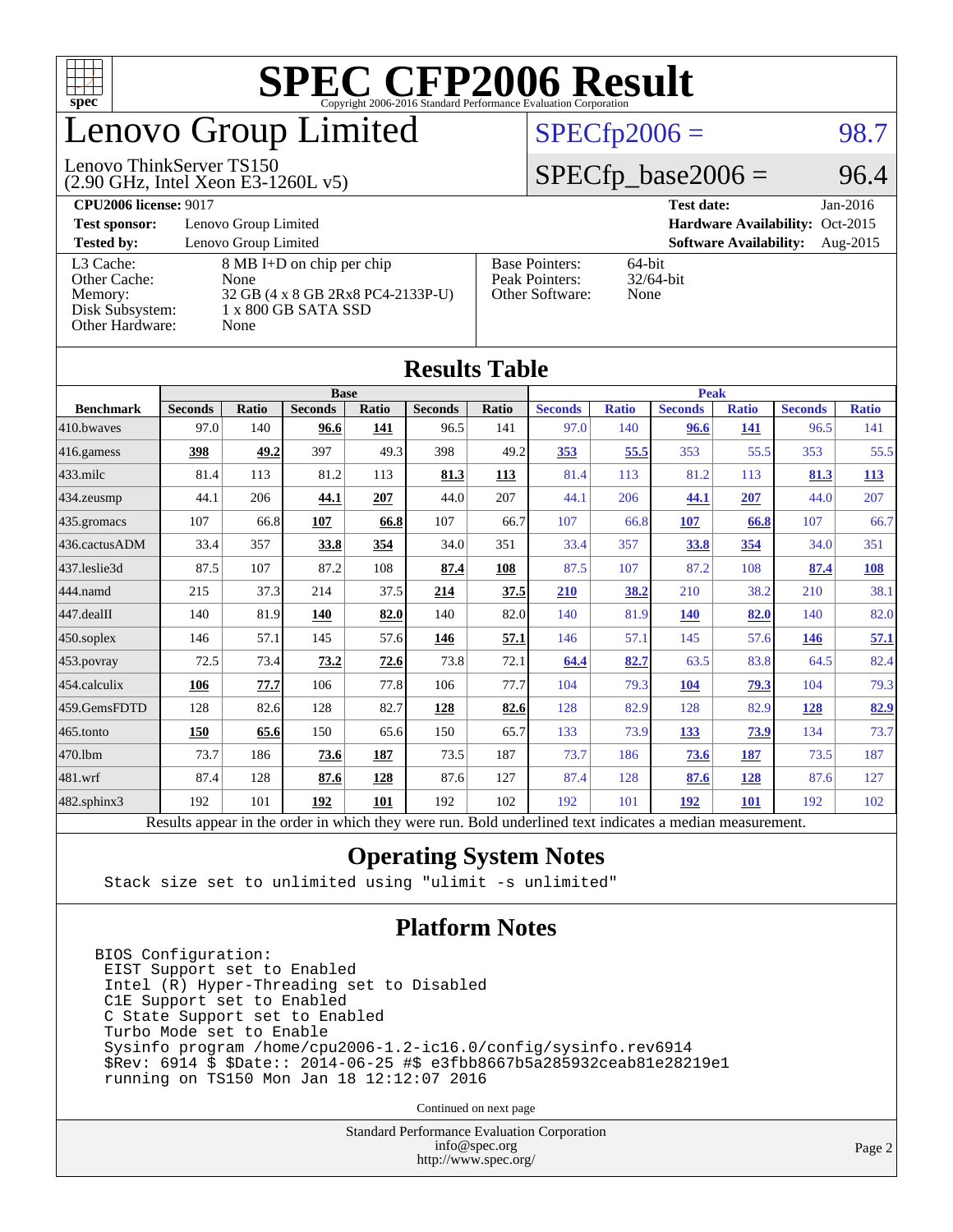

Lenovo Group Limited

 $SPECfp2006 = 98.7$  $SPECfp2006 = 98.7$ 

(2.90 GHz, Intel Xeon E3-1260L v5) Lenovo ThinkServer TS150

 $SPECTp\_base2006 = 96.4$ 

**[Test sponsor:](http://www.spec.org/auto/cpu2006/Docs/result-fields.html#Testsponsor)** Lenovo Group Limited **[Hardware Availability:](http://www.spec.org/auto/cpu2006/Docs/result-fields.html#HardwareAvailability)** Oct-2015

**[CPU2006 license:](http://www.spec.org/auto/cpu2006/Docs/result-fields.html#CPU2006license)** 9017 **[Test date:](http://www.spec.org/auto/cpu2006/Docs/result-fields.html#Testdate)** Jan-2016 **[Tested by:](http://www.spec.org/auto/cpu2006/Docs/result-fields.html#Testedby)** Lenovo Group Limited **[Software Availability:](http://www.spec.org/auto/cpu2006/Docs/result-fields.html#SoftwareAvailability)** Aug-2015

### **[Platform Notes \(Continued\)](http://www.spec.org/auto/cpu2006/Docs/result-fields.html#PlatformNotes)**

| This section contains SUT (System Under Test) info as seen by<br>some common utilities. To remove or add to this section, see:<br>http://www.spec.org/cpu2006/Docs/config.html#sysinfo                                                                                                                                                                                                                                                                                                          |        |
|-------------------------------------------------------------------------------------------------------------------------------------------------------------------------------------------------------------------------------------------------------------------------------------------------------------------------------------------------------------------------------------------------------------------------------------------------------------------------------------------------|--------|
| From /proc/cpuinfo<br>model name : Intel(R) Xeon(R) CPU E3-1260L v5 @ 2.90GHz<br>1 "physical id"s (chips)<br>4 "processors"<br>cores, siblings (Caution: counting these is hw and system dependent.<br>The<br>following excerpts from /proc/cpuinfo might not be reliable. Use with<br>caution.)<br>cpu cores $: 4$<br>siblings : 4<br>physical 0: cores 0 1 2 3<br>cache size : 8192 KB                                                                                                        |        |
| From /proc/meminfo<br>MemTotal:<br>32933324 kB<br>HugePages_Total:<br>$\Omega$<br>Hugepagesize:<br>2048 kB                                                                                                                                                                                                                                                                                                                                                                                      |        |
| From /etc/*release* /etc/*version*<br>SuSE-release:<br>SUSE Linux Enterprise Server 12 (x86_64)<br>$VERSION = 12$<br>PATCHLEVEL = 0<br># This file is deprecated and will be removed in a future service pack or<br>release.<br># Please check /etc/os-release for details about this release.<br>os-release:<br>NAME="SLES"<br>VERSION="12"<br>VERSION ID="12"<br>PRETTY_NAME="SUSE Linux Enterprise Server 12"<br>ID="sles"<br>$ANSI$ _COLOR=" $0:32"$<br>$CPE\_NAME='cpe://o:suse: sles:12"$ |        |
| uname $-a$ :<br>Linux TS150 3.12.28-4-default #1 SMP Thu Sep 25 17:02:34 UTC 2014 (9879bd4)<br>x86 64 x86 64 x86 64 GNU/Linux                                                                                                                                                                                                                                                                                                                                                                   |        |
| run-level 3 Jan 18 08:01                                                                                                                                                                                                                                                                                                                                                                                                                                                                        |        |
| SPEC is set to: /home/cpu2006-1.2-ic16.0<br>Size Used Avail Use% Mounted on<br>Filesystem<br>Type<br>693G<br>$/\text{dev/sda}$ 3<br>xfs<br>27G<br>667G<br>$4\%$ /home<br>Additional information from dmidecode:                                                                                                                                                                                                                                                                                 |        |
| Warning: Use caution when you interpret this section. The 'dmidecode' program<br>reads system data which is "intended to allow hardware to be accurately<br>determined", but the intent may not be met, as there are frequent changes to<br>Continued on next page                                                                                                                                                                                                                              |        |
| <b>Standard Performance Evaluation Corporation</b><br>info@spec.org<br>http://www.spec.org/                                                                                                                                                                                                                                                                                                                                                                                                     | Page 3 |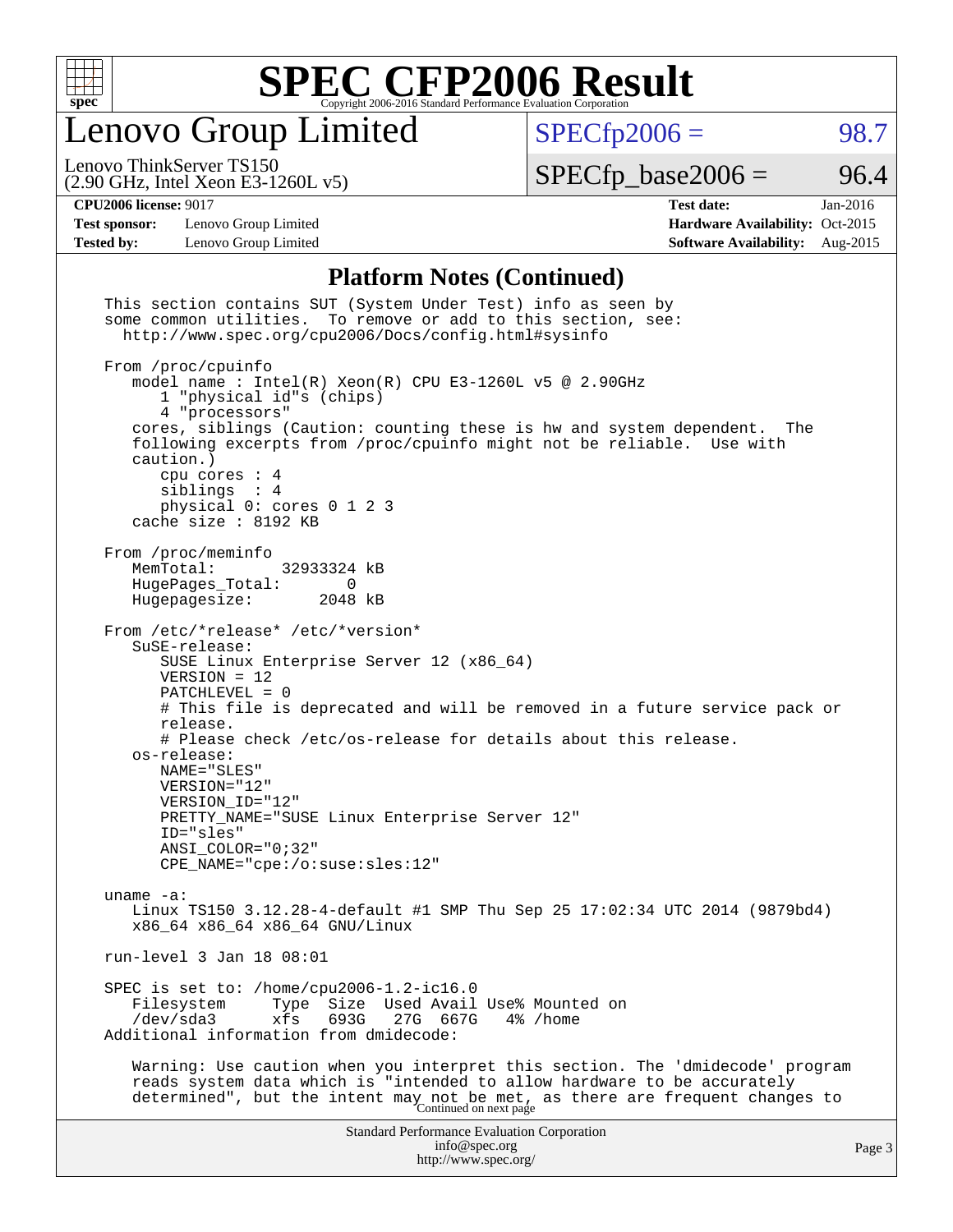

# enovo Group Limited

 $SPECfp2006 = 98.7$  $SPECfp2006 = 98.7$ 

(2.90 GHz, Intel Xeon E3-1260L v5) Lenovo ThinkServer TS150

 $SPECTp\_base2006 = 96.4$ 

**[Test sponsor:](http://www.spec.org/auto/cpu2006/Docs/result-fields.html#Testsponsor)** Lenovo Group Limited **[Hardware Availability:](http://www.spec.org/auto/cpu2006/Docs/result-fields.html#HardwareAvailability)** Oct-2015

**[CPU2006 license:](http://www.spec.org/auto/cpu2006/Docs/result-fields.html#CPU2006license)** 9017 **[Test date:](http://www.spec.org/auto/cpu2006/Docs/result-fields.html#Testdate)** Jan-2016 **[Tested by:](http://www.spec.org/auto/cpu2006/Docs/result-fields.html#Testedby)** Lenovo Group Limited **[Software Availability:](http://www.spec.org/auto/cpu2006/Docs/result-fields.html#SoftwareAvailability)** Aug-2015

### **[Platform Notes \(Continued\)](http://www.spec.org/auto/cpu2006/Docs/result-fields.html#PlatformNotes)**

hardware, firmware, and the "DMTF SMBIOS" standard.

 BIOS LENOVO FWKT32A 12/25/2015 Memory: 4x Samsung M378A1G43DB0-CPB 8 GB 2 rank 2133 MHz

(End of data from sysinfo program)

### **[General Notes](http://www.spec.org/auto/cpu2006/Docs/result-fields.html#GeneralNotes)**

Environment variables set by runspec before the start of the run: KMP\_AFFINITY = "granularity=fine,compact,1,0" LD\_LIBRARY\_PATH = "/home/cpu2006-1.2-ic16.0/libs/32:/home/cpu2006-1.2-ic16.0/libs/64:/home/cpu2006-1.2-ic16.0/sh" OMP\_NUM\_THREADS = "4"

 Binaries compiled on a system with 1x Intel Core i5-4670K CPU + 32GB memory using RedHat EL 7.1 Transparent Huge Pages enabled with: echo always > /sys/kernel/mm/transparent\_hugepage/enabled

# **[Base Compiler Invocation](http://www.spec.org/auto/cpu2006/Docs/result-fields.html#BaseCompilerInvocation)**

[C benchmarks](http://www.spec.org/auto/cpu2006/Docs/result-fields.html#Cbenchmarks):  $icc$   $-m64$ 

[C++ benchmarks:](http://www.spec.org/auto/cpu2006/Docs/result-fields.html#CXXbenchmarks) [icpc -m64](http://www.spec.org/cpu2006/results/res2016q1/cpu2006-20160125-38874.flags.html#user_CXXbase_intel_icpc_64bit_bedb90c1146cab66620883ef4f41a67e)

[Fortran benchmarks](http://www.spec.org/auto/cpu2006/Docs/result-fields.html#Fortranbenchmarks): [ifort -m64](http://www.spec.org/cpu2006/results/res2016q1/cpu2006-20160125-38874.flags.html#user_FCbase_intel_ifort_64bit_ee9d0fb25645d0210d97eb0527dcc06e)

[Benchmarks using both Fortran and C](http://www.spec.org/auto/cpu2006/Docs/result-fields.html#BenchmarksusingbothFortranandC): [icc -m64](http://www.spec.org/cpu2006/results/res2016q1/cpu2006-20160125-38874.flags.html#user_CC_FCbase_intel_icc_64bit_0b7121f5ab7cfabee23d88897260401c) [ifort -m64](http://www.spec.org/cpu2006/results/res2016q1/cpu2006-20160125-38874.flags.html#user_CC_FCbase_intel_ifort_64bit_ee9d0fb25645d0210d97eb0527dcc06e)

## **[Base Portability Flags](http://www.spec.org/auto/cpu2006/Docs/result-fields.html#BasePortabilityFlags)**

 410.bwaves: [-DSPEC\\_CPU\\_LP64](http://www.spec.org/cpu2006/results/res2016q1/cpu2006-20160125-38874.flags.html#suite_basePORTABILITY410_bwaves_DSPEC_CPU_LP64) 416.gamess: [-DSPEC\\_CPU\\_LP64](http://www.spec.org/cpu2006/results/res2016q1/cpu2006-20160125-38874.flags.html#suite_basePORTABILITY416_gamess_DSPEC_CPU_LP64) 433.milc: [-DSPEC\\_CPU\\_LP64](http://www.spec.org/cpu2006/results/res2016q1/cpu2006-20160125-38874.flags.html#suite_basePORTABILITY433_milc_DSPEC_CPU_LP64) 434.zeusmp: [-DSPEC\\_CPU\\_LP64](http://www.spec.org/cpu2006/results/res2016q1/cpu2006-20160125-38874.flags.html#suite_basePORTABILITY434_zeusmp_DSPEC_CPU_LP64) 435.gromacs: [-DSPEC\\_CPU\\_LP64](http://www.spec.org/cpu2006/results/res2016q1/cpu2006-20160125-38874.flags.html#suite_basePORTABILITY435_gromacs_DSPEC_CPU_LP64) [-nofor\\_main](http://www.spec.org/cpu2006/results/res2016q1/cpu2006-20160125-38874.flags.html#user_baseLDPORTABILITY435_gromacs_f-nofor_main) 436.cactusADM: [-DSPEC\\_CPU\\_LP64](http://www.spec.org/cpu2006/results/res2016q1/cpu2006-20160125-38874.flags.html#suite_basePORTABILITY436_cactusADM_DSPEC_CPU_LP64) [-nofor\\_main](http://www.spec.org/cpu2006/results/res2016q1/cpu2006-20160125-38874.flags.html#user_baseLDPORTABILITY436_cactusADM_f-nofor_main) 437.leslie3d: [-DSPEC\\_CPU\\_LP64](http://www.spec.org/cpu2006/results/res2016q1/cpu2006-20160125-38874.flags.html#suite_basePORTABILITY437_leslie3d_DSPEC_CPU_LP64) 444.namd: [-DSPEC\\_CPU\\_LP64](http://www.spec.org/cpu2006/results/res2016q1/cpu2006-20160125-38874.flags.html#suite_basePORTABILITY444_namd_DSPEC_CPU_LP64) 447.dealII: [-DSPEC\\_CPU\\_LP64](http://www.spec.org/cpu2006/results/res2016q1/cpu2006-20160125-38874.flags.html#suite_basePORTABILITY447_dealII_DSPEC_CPU_LP64) 450.soplex: [-DSPEC\\_CPU\\_LP64](http://www.spec.org/cpu2006/results/res2016q1/cpu2006-20160125-38874.flags.html#suite_basePORTABILITY450_soplex_DSPEC_CPU_LP64)

Continued on next page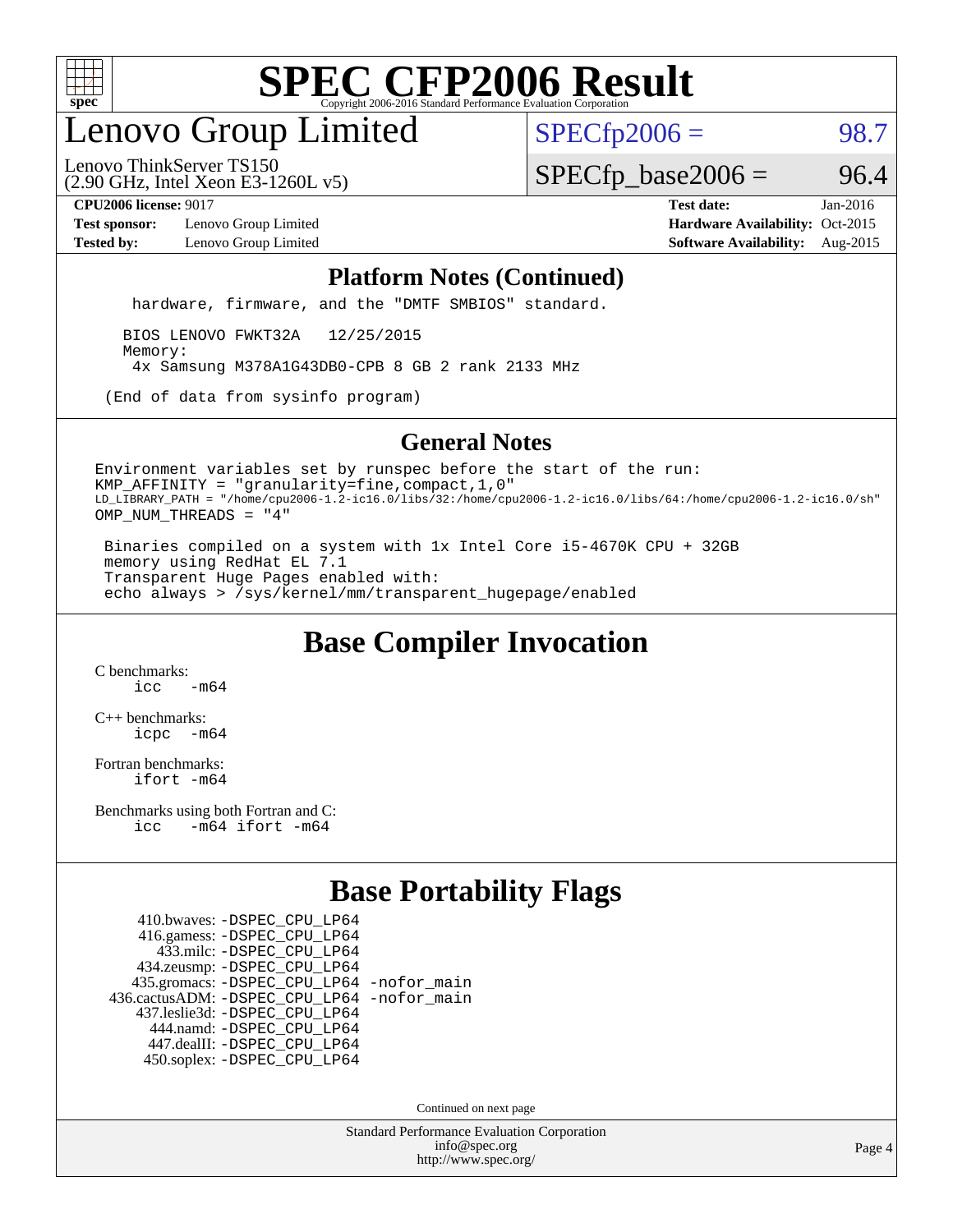

enovo Group Limited

Lenovo ThinkServer TS150

 $SPECfp2006 = 98.7$  $SPECfp2006 = 98.7$ 

 $SPECTp\_base2006 = 96.4$ 

**[Test sponsor:](http://www.spec.org/auto/cpu2006/Docs/result-fields.html#Testsponsor)** Lenovo Group Limited **[Hardware Availability:](http://www.spec.org/auto/cpu2006/Docs/result-fields.html#HardwareAvailability)** Oct-2015

(2.90 GHz, Intel Xeon E3-1260L v5)

**[CPU2006 license:](http://www.spec.org/auto/cpu2006/Docs/result-fields.html#CPU2006license)** 9017 **[Test date:](http://www.spec.org/auto/cpu2006/Docs/result-fields.html#Testdate)** Jan-2016 **[Tested by:](http://www.spec.org/auto/cpu2006/Docs/result-fields.html#Testedby)** Lenovo Group Limited **[Software Availability:](http://www.spec.org/auto/cpu2006/Docs/result-fields.html#SoftwareAvailability)** Aug-2015

# **[Base Portability Flags \(Continued\)](http://www.spec.org/auto/cpu2006/Docs/result-fields.html#BasePortabilityFlags)**

 453.povray: [-DSPEC\\_CPU\\_LP64](http://www.spec.org/cpu2006/results/res2016q1/cpu2006-20160125-38874.flags.html#suite_basePORTABILITY453_povray_DSPEC_CPU_LP64) 454.calculix: [-DSPEC\\_CPU\\_LP64](http://www.spec.org/cpu2006/results/res2016q1/cpu2006-20160125-38874.flags.html#suite_basePORTABILITY454_calculix_DSPEC_CPU_LP64) [-nofor\\_main](http://www.spec.org/cpu2006/results/res2016q1/cpu2006-20160125-38874.flags.html#user_baseLDPORTABILITY454_calculix_f-nofor_main) 459.GemsFDTD: [-DSPEC\\_CPU\\_LP64](http://www.spec.org/cpu2006/results/res2016q1/cpu2006-20160125-38874.flags.html#suite_basePORTABILITY459_GemsFDTD_DSPEC_CPU_LP64)

 465.tonto: [-DSPEC\\_CPU\\_LP64](http://www.spec.org/cpu2006/results/res2016q1/cpu2006-20160125-38874.flags.html#suite_basePORTABILITY465_tonto_DSPEC_CPU_LP64) 470.lbm: [-DSPEC\\_CPU\\_LP64](http://www.spec.org/cpu2006/results/res2016q1/cpu2006-20160125-38874.flags.html#suite_basePORTABILITY470_lbm_DSPEC_CPU_LP64) 482.sphinx3: [-DSPEC\\_CPU\\_LP64](http://www.spec.org/cpu2006/results/res2016q1/cpu2006-20160125-38874.flags.html#suite_basePORTABILITY482_sphinx3_DSPEC_CPU_LP64)

481.wrf: [-DSPEC\\_CPU\\_LP64](http://www.spec.org/cpu2006/results/res2016q1/cpu2006-20160125-38874.flags.html#suite_basePORTABILITY481_wrf_DSPEC_CPU_LP64) [-DSPEC\\_CPU\\_CASE\\_FLAG](http://www.spec.org/cpu2006/results/res2016q1/cpu2006-20160125-38874.flags.html#b481.wrf_baseCPORTABILITY_DSPEC_CPU_CASE_FLAG) [-DSPEC\\_CPU\\_LINUX](http://www.spec.org/cpu2006/results/res2016q1/cpu2006-20160125-38874.flags.html#b481.wrf_baseCPORTABILITY_DSPEC_CPU_LINUX)

## **[Base Optimization Flags](http://www.spec.org/auto/cpu2006/Docs/result-fields.html#BaseOptimizationFlags)**

[C benchmarks](http://www.spec.org/auto/cpu2006/Docs/result-fields.html#Cbenchmarks):

[-xCORE-AVX2](http://www.spec.org/cpu2006/results/res2016q1/cpu2006-20160125-38874.flags.html#user_CCbase_f-xAVX2_5f5fc0cbe2c9f62c816d3e45806c70d7) [-ipo](http://www.spec.org/cpu2006/results/res2016q1/cpu2006-20160125-38874.flags.html#user_CCbase_f-ipo) [-O3](http://www.spec.org/cpu2006/results/res2016q1/cpu2006-20160125-38874.flags.html#user_CCbase_f-O3) [-no-prec-div](http://www.spec.org/cpu2006/results/res2016q1/cpu2006-20160125-38874.flags.html#user_CCbase_f-no-prec-div) [-parallel](http://www.spec.org/cpu2006/results/res2016q1/cpu2006-20160125-38874.flags.html#user_CCbase_f-parallel) [-opt-prefetch](http://www.spec.org/cpu2006/results/res2016q1/cpu2006-20160125-38874.flags.html#user_CCbase_f-opt-prefetch) [-ansi-alias](http://www.spec.org/cpu2006/results/res2016q1/cpu2006-20160125-38874.flags.html#user_CCbase_f-ansi-alias)

[C++ benchmarks:](http://www.spec.org/auto/cpu2006/Docs/result-fields.html#CXXbenchmarks)

[-xCORE-AVX2](http://www.spec.org/cpu2006/results/res2016q1/cpu2006-20160125-38874.flags.html#user_CXXbase_f-xAVX2_5f5fc0cbe2c9f62c816d3e45806c70d7) [-ipo](http://www.spec.org/cpu2006/results/res2016q1/cpu2006-20160125-38874.flags.html#user_CXXbase_f-ipo) [-O3](http://www.spec.org/cpu2006/results/res2016q1/cpu2006-20160125-38874.flags.html#user_CXXbase_f-O3) [-no-prec-div](http://www.spec.org/cpu2006/results/res2016q1/cpu2006-20160125-38874.flags.html#user_CXXbase_f-no-prec-div) [-opt-prefetch](http://www.spec.org/cpu2006/results/res2016q1/cpu2006-20160125-38874.flags.html#user_CXXbase_f-opt-prefetch) [-ansi-alias](http://www.spec.org/cpu2006/results/res2016q1/cpu2006-20160125-38874.flags.html#user_CXXbase_f-ansi-alias)

[Fortran benchmarks](http://www.spec.org/auto/cpu2006/Docs/result-fields.html#Fortranbenchmarks):

[-xCORE-AVX2](http://www.spec.org/cpu2006/results/res2016q1/cpu2006-20160125-38874.flags.html#user_FCbase_f-xAVX2_5f5fc0cbe2c9f62c816d3e45806c70d7) [-ipo](http://www.spec.org/cpu2006/results/res2016q1/cpu2006-20160125-38874.flags.html#user_FCbase_f-ipo) [-O3](http://www.spec.org/cpu2006/results/res2016q1/cpu2006-20160125-38874.flags.html#user_FCbase_f-O3) [-no-prec-div](http://www.spec.org/cpu2006/results/res2016q1/cpu2006-20160125-38874.flags.html#user_FCbase_f-no-prec-div) [-parallel](http://www.spec.org/cpu2006/results/res2016q1/cpu2006-20160125-38874.flags.html#user_FCbase_f-parallel) [-opt-prefetch](http://www.spec.org/cpu2006/results/res2016q1/cpu2006-20160125-38874.flags.html#user_FCbase_f-opt-prefetch)

[Benchmarks using both Fortran and C](http://www.spec.org/auto/cpu2006/Docs/result-fields.html#BenchmarksusingbothFortranandC): [-xCORE-AVX2](http://www.spec.org/cpu2006/results/res2016q1/cpu2006-20160125-38874.flags.html#user_CC_FCbase_f-xAVX2_5f5fc0cbe2c9f62c816d3e45806c70d7) [-ipo](http://www.spec.org/cpu2006/results/res2016q1/cpu2006-20160125-38874.flags.html#user_CC_FCbase_f-ipo) [-O3](http://www.spec.org/cpu2006/results/res2016q1/cpu2006-20160125-38874.flags.html#user_CC_FCbase_f-O3) [-no-prec-div](http://www.spec.org/cpu2006/results/res2016q1/cpu2006-20160125-38874.flags.html#user_CC_FCbase_f-no-prec-div) [-parallel](http://www.spec.org/cpu2006/results/res2016q1/cpu2006-20160125-38874.flags.html#user_CC_FCbase_f-parallel) [-opt-prefetch](http://www.spec.org/cpu2006/results/res2016q1/cpu2006-20160125-38874.flags.html#user_CC_FCbase_f-opt-prefetch) [-ansi-alias](http://www.spec.org/cpu2006/results/res2016q1/cpu2006-20160125-38874.flags.html#user_CC_FCbase_f-ansi-alias)

## **[Peak Compiler Invocation](http://www.spec.org/auto/cpu2006/Docs/result-fields.html#PeakCompilerInvocation)**

[C benchmarks](http://www.spec.org/auto/cpu2006/Docs/result-fields.html#Cbenchmarks):  $-m64$ 

[C++ benchmarks:](http://www.spec.org/auto/cpu2006/Docs/result-fields.html#CXXbenchmarks) [icpc -m64](http://www.spec.org/cpu2006/results/res2016q1/cpu2006-20160125-38874.flags.html#user_CXXpeak_intel_icpc_64bit_bedb90c1146cab66620883ef4f41a67e)

[Fortran benchmarks](http://www.spec.org/auto/cpu2006/Docs/result-fields.html#Fortranbenchmarks): [ifort -m64](http://www.spec.org/cpu2006/results/res2016q1/cpu2006-20160125-38874.flags.html#user_FCpeak_intel_ifort_64bit_ee9d0fb25645d0210d97eb0527dcc06e)

[Benchmarks using both Fortran and C](http://www.spec.org/auto/cpu2006/Docs/result-fields.html#BenchmarksusingbothFortranandC): [icc -m64](http://www.spec.org/cpu2006/results/res2016q1/cpu2006-20160125-38874.flags.html#user_CC_FCpeak_intel_icc_64bit_0b7121f5ab7cfabee23d88897260401c) [ifort -m64](http://www.spec.org/cpu2006/results/res2016q1/cpu2006-20160125-38874.flags.html#user_CC_FCpeak_intel_ifort_64bit_ee9d0fb25645d0210d97eb0527dcc06e)

# **[Peak Portability Flags](http://www.spec.org/auto/cpu2006/Docs/result-fields.html#PeakPortabilityFlags)**

Same as Base Portability Flags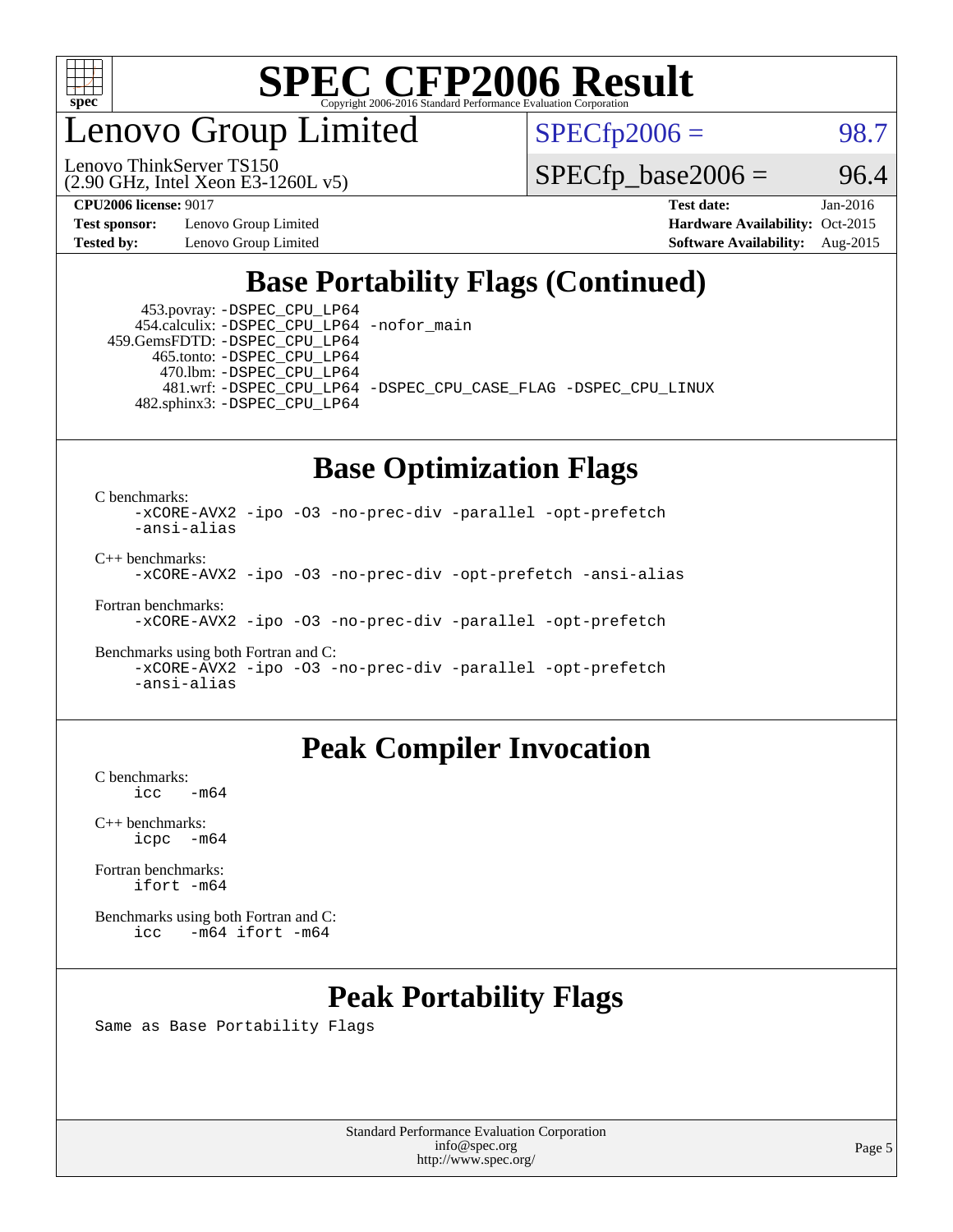

# enovo Group Limited

 $SPECTp2006 = 98.7$ 

(2.90 GHz, Intel Xeon E3-1260L v5) Lenovo ThinkServer TS150

 $SPECTp\_base2006 = 96.4$ 

**[Test sponsor:](http://www.spec.org/auto/cpu2006/Docs/result-fields.html#Testsponsor)** Lenovo Group Limited **[Hardware Availability:](http://www.spec.org/auto/cpu2006/Docs/result-fields.html#HardwareAvailability)** Oct-2015

**[CPU2006 license:](http://www.spec.org/auto/cpu2006/Docs/result-fields.html#CPU2006license)** 9017 **[Test date:](http://www.spec.org/auto/cpu2006/Docs/result-fields.html#Testdate)** Jan-2016 **[Tested by:](http://www.spec.org/auto/cpu2006/Docs/result-fields.html#Testedby)** Lenovo Group Limited **[Software Availability:](http://www.spec.org/auto/cpu2006/Docs/result-fields.html#SoftwareAvailability)** Aug-2015

# **[Peak Optimization Flags](http://www.spec.org/auto/cpu2006/Docs/result-fields.html#PeakOptimizationFlags)**

[C benchmarks](http://www.spec.org/auto/cpu2006/Docs/result-fields.html#Cbenchmarks):

433.milc: basepeak = yes

 $470.$ lbm: basepeak = yes

 $482$ .sphinx3: basepeak = yes

[C++ benchmarks:](http://www.spec.org/auto/cpu2006/Docs/result-fields.html#CXXbenchmarks)

 444.namd: [-xCORE-AVX2](http://www.spec.org/cpu2006/results/res2016q1/cpu2006-20160125-38874.flags.html#user_peakPASS2_CXXFLAGSPASS2_LDFLAGS444_namd_f-xAVX2_5f5fc0cbe2c9f62c816d3e45806c70d7)(pass 2) [-prof-gen:threadsafe](http://www.spec.org/cpu2006/results/res2016q1/cpu2006-20160125-38874.flags.html#user_peakPASS1_CXXFLAGSPASS1_LDFLAGS444_namd_prof_gen_21a26eb79f378b550acd7bec9fe4467a)(pass 1) [-ipo](http://www.spec.org/cpu2006/results/res2016q1/cpu2006-20160125-38874.flags.html#user_peakPASS2_CXXFLAGSPASS2_LDFLAGS444_namd_f-ipo)(pass 2) [-O3](http://www.spec.org/cpu2006/results/res2016q1/cpu2006-20160125-38874.flags.html#user_peakPASS2_CXXFLAGSPASS2_LDFLAGS444_namd_f-O3)(pass 2) [-no-prec-div](http://www.spec.org/cpu2006/results/res2016q1/cpu2006-20160125-38874.flags.html#user_peakPASS2_CXXFLAGSPASS2_LDFLAGS444_namd_f-no-prec-div)(pass 2) [-par-num-threads=1](http://www.spec.org/cpu2006/results/res2016q1/cpu2006-20160125-38874.flags.html#user_peakPASS1_CXXFLAGSPASS1_LDFLAGS444_namd_par_num_threads_786a6ff141b4e9e90432e998842df6c2)(pass 1) [-prof-use](http://www.spec.org/cpu2006/results/res2016q1/cpu2006-20160125-38874.flags.html#user_peakPASS2_CXXFLAGSPASS2_LDFLAGS444_namd_prof_use_bccf7792157ff70d64e32fe3e1250b55)(pass 2) [-fno-alias](http://www.spec.org/cpu2006/results/res2016q1/cpu2006-20160125-38874.flags.html#user_peakCXXOPTIMIZEOPTIMIZE444_namd_f-no-alias_694e77f6c5a51e658e82ccff53a9e63a) [-auto-ilp32](http://www.spec.org/cpu2006/results/res2016q1/cpu2006-20160125-38874.flags.html#user_peakCXXOPTIMIZE444_namd_f-auto-ilp32)

447.dealII: basepeak = yes

 $450$ .soplex: basepeak = yes

```
 453.povray: -xCORE-AVX2(pass 2) -prof-gen:threadsafe(pass 1)
-ipo(pass 2) -O3(pass 2) -no-prec-div(pass 2)
-par-num-threads=1(pass 1) -prof-use(pass 2) -unroll4
-ansi-alias
```
[Fortran benchmarks](http://www.spec.org/auto/cpu2006/Docs/result-fields.html#Fortranbenchmarks):

 $410.bwaves: basepeak = yes$  416.gamess: [-xCORE-AVX2](http://www.spec.org/cpu2006/results/res2016q1/cpu2006-20160125-38874.flags.html#user_peakPASS2_FFLAGSPASS2_LDFLAGS416_gamess_f-xAVX2_5f5fc0cbe2c9f62c816d3e45806c70d7)(pass 2) [-prof-gen:threadsafe](http://www.spec.org/cpu2006/results/res2016q1/cpu2006-20160125-38874.flags.html#user_peakPASS1_FFLAGSPASS1_LDFLAGS416_gamess_prof_gen_21a26eb79f378b550acd7bec9fe4467a)(pass 1)  $-i\text{po}(pass 2) -\text{O3}(pass 2)$  [-no-prec-div](http://www.spec.org/cpu2006/results/res2016q1/cpu2006-20160125-38874.flags.html#user_peakPASS2_FFLAGSPASS2_LDFLAGS416_gamess_f-no-prec-div)(pass 2) [-par-num-threads=1](http://www.spec.org/cpu2006/results/res2016q1/cpu2006-20160125-38874.flags.html#user_peakPASS1_FFLAGSPASS1_LDFLAGS416_gamess_par_num_threads_786a6ff141b4e9e90432e998842df6c2)(pass 1) [-prof-use](http://www.spec.org/cpu2006/results/res2016q1/cpu2006-20160125-38874.flags.html#user_peakPASS2_FFLAGSPASS2_LDFLAGS416_gamess_prof_use_bccf7792157ff70d64e32fe3e1250b55)(pass 2) [-unroll2](http://www.spec.org/cpu2006/results/res2016q1/cpu2006-20160125-38874.flags.html#user_peakOPTIMIZE416_gamess_f-unroll_784dae83bebfb236979b41d2422d7ec2) [-inline-level=0](http://www.spec.org/cpu2006/results/res2016q1/cpu2006-20160125-38874.flags.html#user_peakOPTIMIZE416_gamess_f-inline-level_318d07a09274ad25e8d15dbfaa68ba50) [-scalar-rep-](http://www.spec.org/cpu2006/results/res2016q1/cpu2006-20160125-38874.flags.html#user_peakOPTIMIZE416_gamess_f-disablescalarrep_abbcad04450fb118e4809c81d83c8a1d)

434.zeusmp: basepeak = yes

437.leslie3d: basepeak = yes

 459.GemsFDTD: [-xCORE-AVX2](http://www.spec.org/cpu2006/results/res2016q1/cpu2006-20160125-38874.flags.html#user_peakPASS2_FFLAGSPASS2_LDFLAGS459_GemsFDTD_f-xAVX2_5f5fc0cbe2c9f62c816d3e45806c70d7)(pass 2) [-prof-gen:threadsafe](http://www.spec.org/cpu2006/results/res2016q1/cpu2006-20160125-38874.flags.html#user_peakPASS1_FFLAGSPASS1_LDFLAGS459_GemsFDTD_prof_gen_21a26eb79f378b550acd7bec9fe4467a)(pass 1)  $-i\text{po}(pass 2) -03(pass 2) -no-prec-div(pass 2)$  $-i\text{po}(pass 2) -03(pass 2) -no-prec-div(pass 2)$  $-i\text{po}(pass 2) -03(pass 2) -no-prec-div(pass 2)$ [-par-num-threads=1](http://www.spec.org/cpu2006/results/res2016q1/cpu2006-20160125-38874.flags.html#user_peakPASS1_FFLAGSPASS1_LDFLAGS459_GemsFDTD_par_num_threads_786a6ff141b4e9e90432e998842df6c2)(pass 1) [-prof-use](http://www.spec.org/cpu2006/results/res2016q1/cpu2006-20160125-38874.flags.html#user_peakPASS2_FFLAGSPASS2_LDFLAGS459_GemsFDTD_prof_use_bccf7792157ff70d64e32fe3e1250b55)(pass 2) [-unroll2](http://www.spec.org/cpu2006/results/res2016q1/cpu2006-20160125-38874.flags.html#user_peakOPTIMIZE459_GemsFDTD_f-unroll_784dae83bebfb236979b41d2422d7ec2) [-inline-level=0](http://www.spec.org/cpu2006/results/res2016q1/cpu2006-20160125-38874.flags.html#user_peakOPTIMIZE459_GemsFDTD_f-inline-level_318d07a09274ad25e8d15dbfaa68ba50) [-opt-prefetch](http://www.spec.org/cpu2006/results/res2016q1/cpu2006-20160125-38874.flags.html#user_peakOPTIMIZE459_GemsFDTD_f-opt-prefetch) [-parallel](http://www.spec.org/cpu2006/results/res2016q1/cpu2006-20160125-38874.flags.html#user_peakOPTIMIZE459_GemsFDTD_f-parallel)

 465.tonto: [-xCORE-AVX2](http://www.spec.org/cpu2006/results/res2016q1/cpu2006-20160125-38874.flags.html#user_peakPASS2_FFLAGSPASS2_LDFLAGS465_tonto_f-xAVX2_5f5fc0cbe2c9f62c816d3e45806c70d7)(pass 2) [-prof-gen:threadsafe](http://www.spec.org/cpu2006/results/res2016q1/cpu2006-20160125-38874.flags.html#user_peakPASS1_FFLAGSPASS1_LDFLAGS465_tonto_prof_gen_21a26eb79f378b550acd7bec9fe4467a)(pass 1)  $-i\text{po}(pass 2)$   $-03(pass 2)$   $-no-prec-div(pass 2)$  $-no-prec-div(pass 2)$ [-par-num-threads=1](http://www.spec.org/cpu2006/results/res2016q1/cpu2006-20160125-38874.flags.html#user_peakPASS1_FFLAGSPASS1_LDFLAGS465_tonto_par_num_threads_786a6ff141b4e9e90432e998842df6c2)(pass 1) [-prof-use](http://www.spec.org/cpu2006/results/res2016q1/cpu2006-20160125-38874.flags.html#user_peakPASS2_FFLAGSPASS2_LDFLAGS465_tonto_prof_use_bccf7792157ff70d64e32fe3e1250b55)(pass 2) [-inline-calloc](http://www.spec.org/cpu2006/results/res2016q1/cpu2006-20160125-38874.flags.html#user_peakOPTIMIZE465_tonto_f-inline-calloc) [-opt-malloc-options=3](http://www.spec.org/cpu2006/results/res2016q1/cpu2006-20160125-38874.flags.html#user_peakOPTIMIZE465_tonto_f-opt-malloc-options_13ab9b803cf986b4ee62f0a5998c2238) [-auto](http://www.spec.org/cpu2006/results/res2016q1/cpu2006-20160125-38874.flags.html#user_peakOPTIMIZE465_tonto_f-auto) [-unroll4](http://www.spec.org/cpu2006/results/res2016q1/cpu2006-20160125-38874.flags.html#user_peakOPTIMIZE465_tonto_f-unroll_4e5e4ed65b7fd20bdcd365bec371b81f)

[Benchmarks using both Fortran and C](http://www.spec.org/auto/cpu2006/Docs/result-fields.html#BenchmarksusingbothFortranandC):

Continued on next page